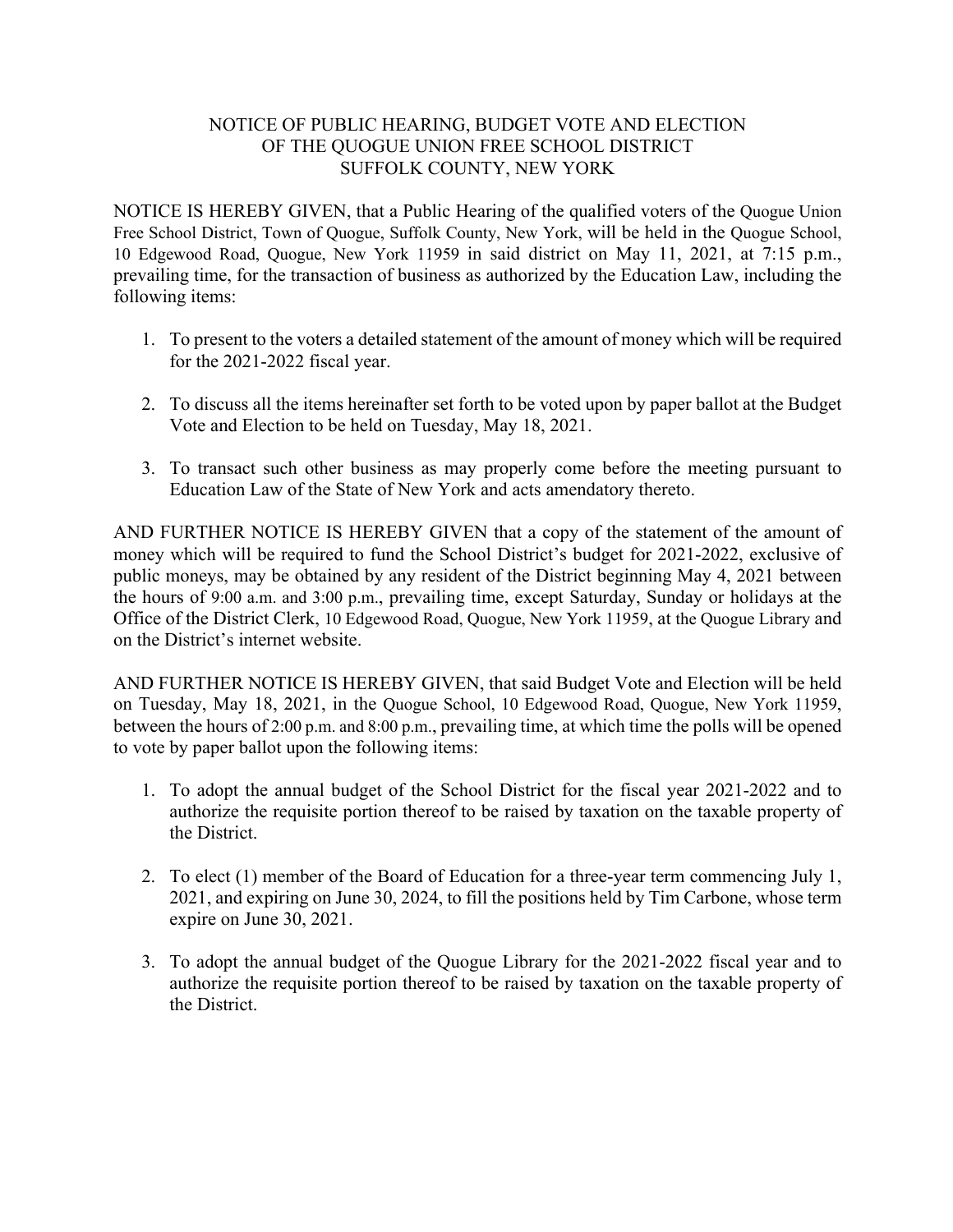AND FURTHER NOTICE IS HEREBY GIVEN, that pursuant to Section 495 of the Real Property Tax Law, the School District is required to attach to its proposed budget an exemption report. Said exemption report, which will also become part of the final budget, will show how the total assessed value of the final assessment roll used in the budgetary process is exempt from taxation, list every type of exemption granted by the statutory authority, and show the cumulative impact of each type of exemption, the cumulative amount expected to be received as payments in lieu of taxes (PILOT) and the cumulative impact of all exemptions granted. In addition, said exemption report shall be posted on any bulletin board maintained by the District for public notices and on any website maintained by the District.

AND FURTHER NOTICE IS HEREBY GIVEN, that petitions nominating candidates for the office of member of the Board of Education shall be filed with the Clerk of said School District at her office in Quogue School, 10 Edgewood Road, Quogue, New York 11959, not later than April 19, 2021, between 9:00 a.m. and 5:00 p.m., prevailing time. Each petition shall be directed to the Clerk of the District; must be signed by at least 25 voters, which is greater than 2% of the number of voters who voted in the 2019 election. Vacancies on the Board of Education are not considered separate, specific offices; candidates run at large. Nominating petitions shall not describe any specific vacancy upon the Board for which the candidate is nominated.

AND FURTHER NOTICE IS HEREBY GIVEN, that all persons who wish to vote must present himself or herself at the meeting in order to establish that he or she is eligible to vote and after he or she has been placed on the poll list may cast a ballot.

AND FURTHER NOTICE IS HEREBY GIVEN, that military voters who are qualified voters of the district may submit an application for a military ballot emailing the District Clerk at joudeans@quogueschool.com and can be returned by mail or email to the District Clerk, Post Office Box 959, 10 Edgewood Road, Quogue, New York 11959 the application for registration must be received in the office of the clerk no later than 5:00 pm on April 23, 2021. In the request for an application for a military ballot, the military voter is permitted to designate his/her preference for receiving the application for a military ballot, and the military ballot, by mail, facsimile transmission or electronic mail. All qualified military voters' ballot application and military ballot must be returned by mail or in person. Ballots for military voters shall be distributed to qualified military voters no later than April 23, 2021. Military ballots must be received by the District Clerk (1) before the close of the polls, on Tuesday, May 18, 2021, and must show a cancellation mark of the United States postal service or a foreign country's postal service, or must show a dated endorsement of receipt by another agency of the United States Government; or (2) not later than 5:00 pm on the day of the election and be signed and dated by the military voter and one witness, with a date ascertained to be not later than the day before the election.